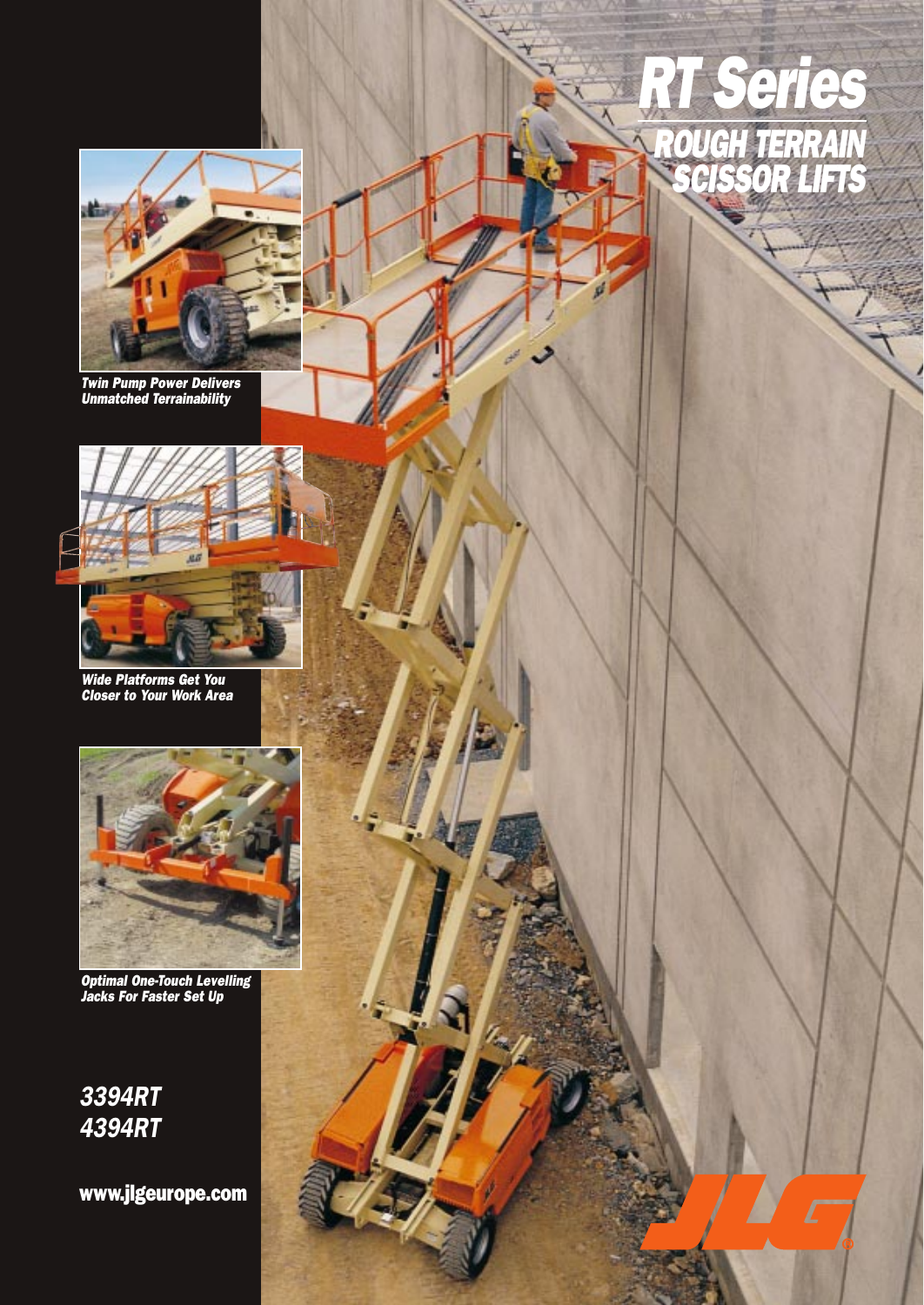## Powerful Performance Where You Need it Most

You told us what you wanted to help improve your productivity and meet your specific application needs. And now, with the new Models 3394RT and 4394RT Rough Terrain Scissor Lifts - JLG delivers.

No other scissor lift meets the specific needs of users like the powerful RT Series. You'll be able to work more efficiently on the job with increased lift capacities and bigger platforms. You can set up more efficiently and get to work faster with our exclusive optional "one-touch" levelling jacks.

Greater platform size and capacity helps you handle more jobs

Get the power and performance you deserve. Demand a JLG RT scissor lift today.

## Optimum Productivity

When you're working under strict deadlines and tight budgets, you need to get more men and materials in the air. The RT Series delivers with high platform capacities and the exclusive MegaDeck™ Platform.

#### Higher Platform Capacities

The RT Series can handle more men and material in the platform with a maximum capacity of 1,020 kg (2,250 lbs.) on the Model 3394RT and 680 kg (1,500 lbs.) on the Model 4394RT. This is especially critical for applications requiring extra capacity like drywall and mechanical contracting.

#### MegaDeck<sup>™</sup> Platform

The RT Series features the largest platform in its class with over 13.5 m<sup>2</sup> (145 sq. ft.) of work space available. With optional 1.22 m (4 ft.) dual deck extensions, the platform is an incredible 6.25 m (20 ft. 6 in.) long; more than enough space for multiple sheets of drywall or pipe. And with an industry leading 2.24 m (7 ft. 4 in.) platform width, you can get much closer to your work area than on competitive models.

## Save time with JLG Levelling Jacks Option

When you face an uneven surface, our exclusive levelling jacks option provides faster levelling capabilities. With the simple push of one button, you get precise self-levelling when positioned up to a 5-degree angle from side to side, and up to a 4-degree angle from front to rear. With an average levelling time of 15 to 30 seconds, you can cut set up time by 100% compared to other scissor lifts.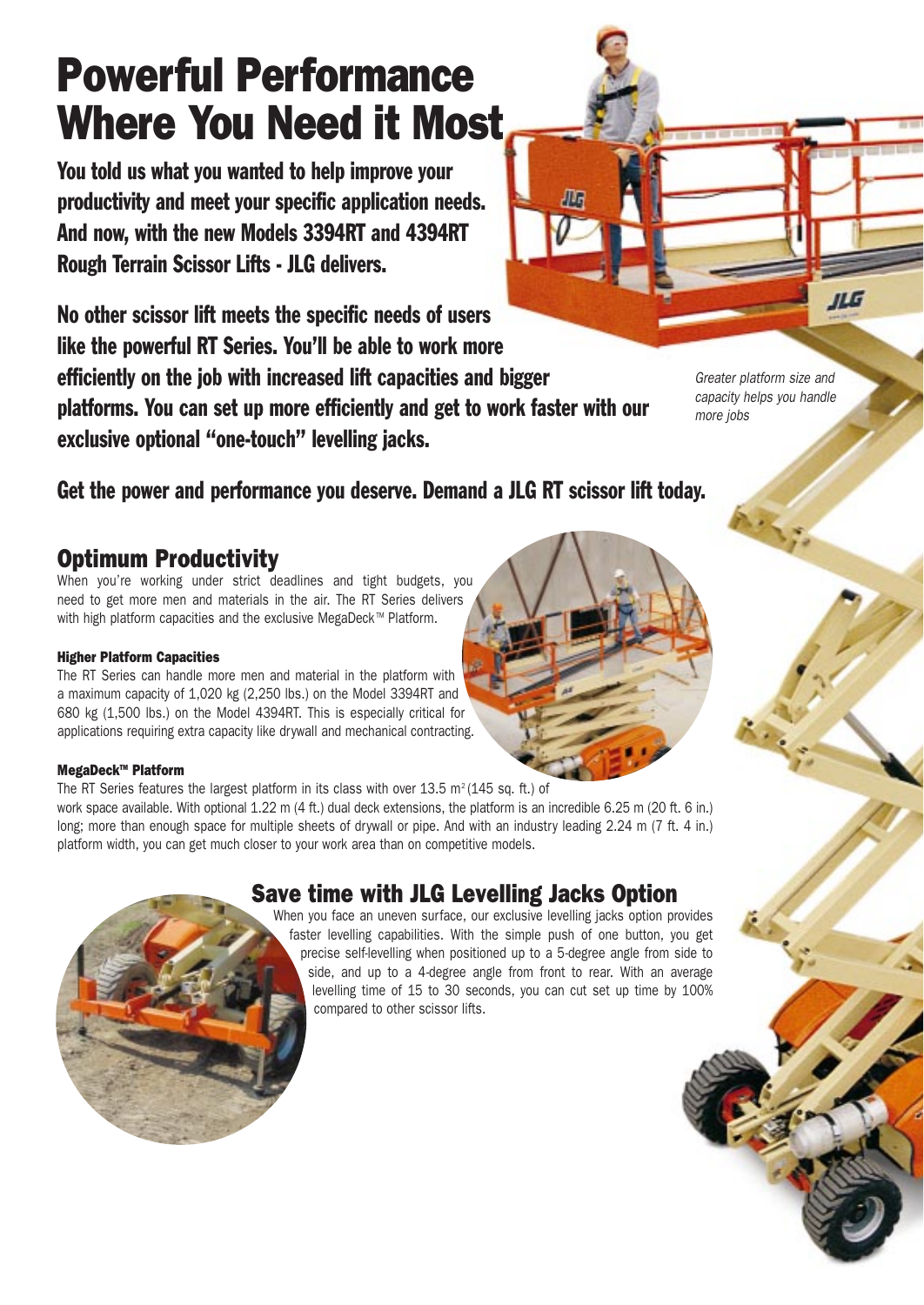

|                                         | <b>JLG MODEL 3394RT</b>             | <b>JLG MODEL 4394RT</b>             |
|-----------------------------------------|-------------------------------------|-------------------------------------|
| <b>Dimensional Data</b>                 |                                     |                                     |
| <b>Platform Height-Elevated</b>         | $10.05$ m (33 ft.)                  | 13.10 m $(43 ft.)$                  |
| A. Platform Height-Lowered              | $1.57$ m (5 ft. $1.75$ in.)         | $1.79$ m (5 ft. 10.4 in.)           |
| <b>B. Platform Railing Height</b>       | $1.10$ m (3 ft. 7.5 in.)            | 1.10 m $(3 ft. 7.5 in.)$            |
| <b>C. Stowed Height (Rails Lowered)</b> | 1.97 m (6 ft. 5.75 in.)             | $2.19$ m (7 ft. 2.4 in.)            |
| <b>D. Platform Size</b>                 | $2.18 \times 3.81$ m (86 x 150 in.) | $2.18 \times 3.81$ m (86 x 150 in.) |
| <b>Platform Extension</b>               | 1.22 m $(4 ft.)$                    | $1.22$ m $(4$ ft.)                  |
| <b>E. Overall Width</b>                 | $2.39$ m (94 in.)                   | $2.39$ m (94 in.)                   |
| F. Overall Length <sup>1</sup>          | $3.81$ m (12 ft. 6 in.)             | $3.81$ m (12 ft. 6 in.)             |
| G. Wheelbase                            | $2.95$ m $(9$ ft. 8 in.)            | $2.95$ m $(9$ ft. 8 in.)            |
| <b>Ground Clearance</b>                 | $0.30$ m $(12$ in.)                 | $0.30$ m $(12$ in.)                 |
| <b>Tyre Size/Type</b>                   | 33/1550 x 16.5 Foam Filled          | 33/1550 x 16.5 Foam Filled          |



#### Performance Data

| <b>Platform Capacity</b>           | 1,020 kg (2,250 lbs.)      | 680 kg (1,500 lbs.)     |
|------------------------------------|----------------------------|-------------------------|
| Capacity on Extension              | 225 kg (500 lbs.)          | 225 kg (500 lbs.)       |
| Capacity w/Dual Extensions         | 905 kg (2,000 lbs.)        | 565 kg (1,250 lbs.)     |
| Lift/Lower Time                    | 30/30 sec.                 | 40/43 sec.              |
| <b>Maximum Drive Height</b>        | $10.05$ m (33 ft.)         | 13.10 m (43 ft.)        |
| Gross Vehicle Wt. w/One Extension* | 5,850 kg (11,910 lbs.)     | 6,900 kg (15,250 lbs.)  |
| Drive Speed-4WD                    | 6.4 km/h $(4 \text{ mph})$ | 6.4 km/h (4 mph)        |
| Gradeability-4WD                   | 45%                        | 45%                     |
| <b>Turning Radius (Inside)</b>     | 2.71 m (8 ft. 10.5 in.)    | 2.71 m (8 ft. 10.5 in.) |
| <b>Turning Radius (Outside)</b>    | 5.93 m $(19$ ft. 5.5 in.)  | 5.93 m (19 ft. 5.5 in.) |

#### Power System/Chassis

| <b>Axle Oscillation</b>           | $0.20$ m $(8 \text{ in.})$ | $0.20$ m $(8$ in.)    |
|-----------------------------------|----------------------------|-----------------------|
| <b>Brakes-4 Wheel</b>             | <b>Spring Applied</b>      | <b>Spring Applied</b> |
| <b>Diesel Engine (Air-Cooled)</b> |                            |                       |
| Deutz F3M1011F                    | 34 kW (46 hp)              | 34 kW (46 hp)         |
| <b>Fuel Tank Capacity</b>         | 113 L (30 gal.)            | 113 L (30 gal.)       |
| <b>Hydraulic Reservoir</b>        | 151 L (40 gal.)            | 151 L (40 gal.)       |

<sup>1</sup> Overall length with Levelling Jacks is 4.75 m (15 ft. 7in.).

\*Certain options or country standards increase weight.

Specifications may change to meet country standards or with addition of optional equipment.

#### Standard Features

Four-Wheel Drive Automatic Transmission Three-speed Drive Select Proportional Drive Lift up & Lift down Oscillating Axle 2.18 m x 3.81 m (86 x 150 in.) Platform 1.22 m (4 ft.) Manual Deck Extension Aluminum Deck with Grip Strips AC Power in Platform

Adjustable, Removable Platform Control Station On-board Diagnostics at Platform and Ground Control Fuel Gauge in Platform Swing Gate Fold-down Handrails Horn 3/5 Degree Tilt Alarm Descent Alarm Motion Alarm Programmable with JLG Analyser Manual Descent

#### Individual Options

Levelling Jacks Dual Powered Deck Extension 2500 Watt Generator Platform Worklights 12 mm  $(^1/2$  in.) Air Line to Platform Flashing Amber Beacon 12 x 16.5 Foam Filled Tyres